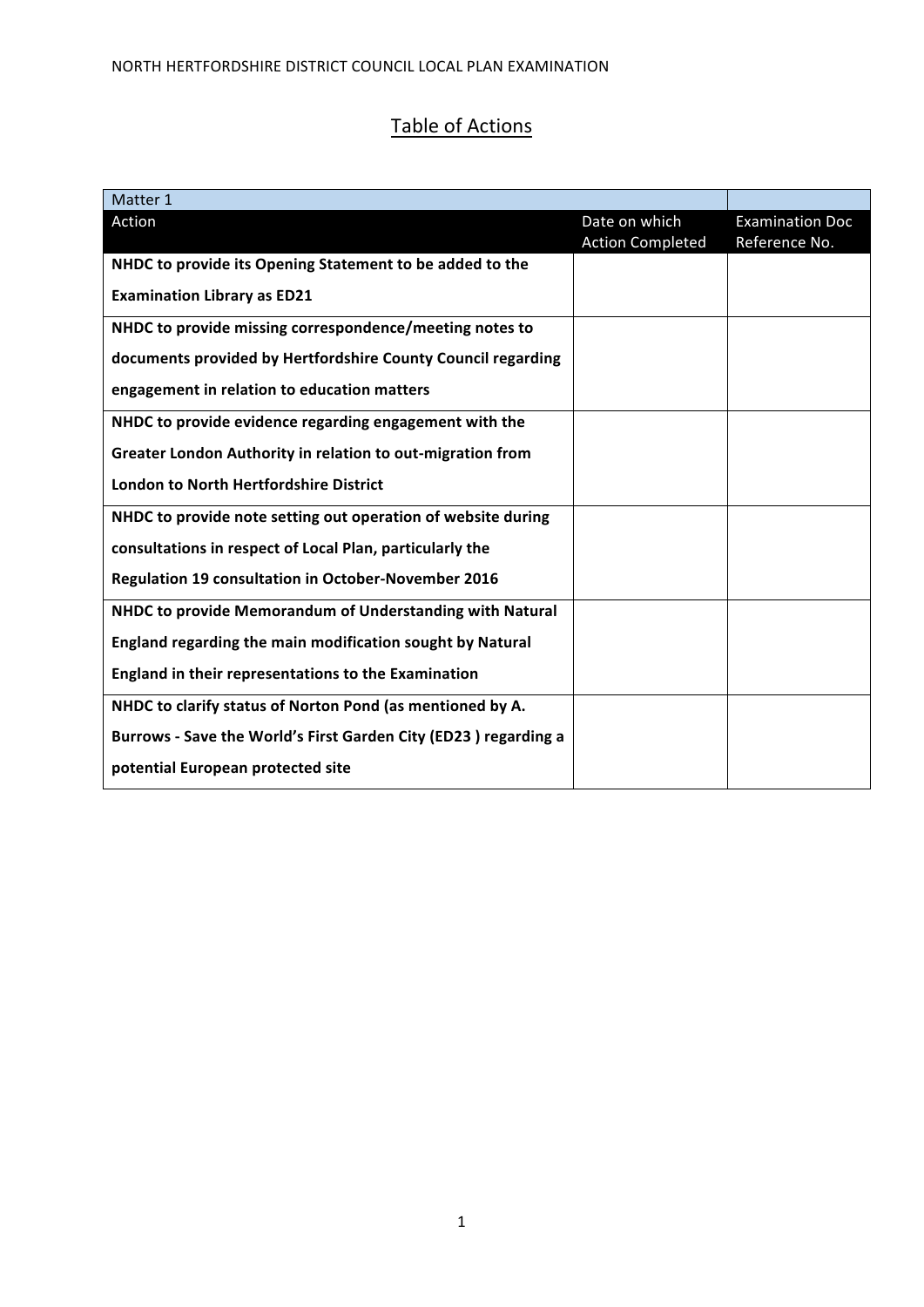| Date on which | <b>Examination Doc</b>  |
|---------------|-------------------------|
|               | Reference No.           |
|               |                         |
|               |                         |
|               |                         |
|               |                         |
|               |                         |
|               |                         |
|               |                         |
|               |                         |
|               |                         |
|               |                         |
|               |                         |
|               | <b>Action Completed</b> |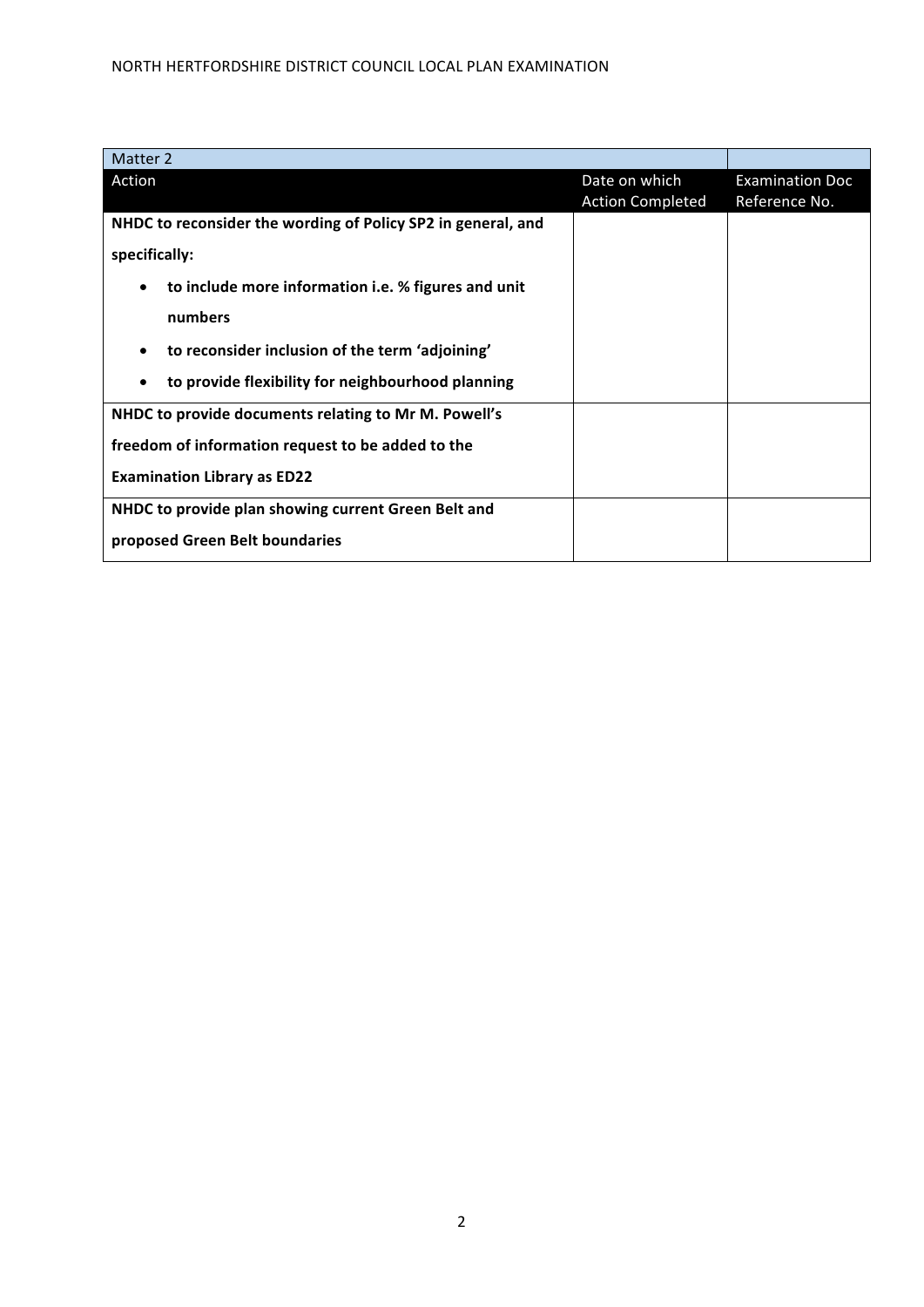| Matter 3                                                         |                         |                        |
|------------------------------------------------------------------|-------------------------|------------------------|
| Action                                                           | Date on which           | <b>Examination Doc</b> |
| NHDC to provide 'HMA in Bedfordshire and Surrounding Areas       | <b>Action Completed</b> | Reference No.          |
| updating evidence on migration June 2016' to be added to the     |                         |                        |
| <b>Examination Library as ED25</b>                               |                         |                        |
|                                                                  |                         |                        |
| NHDC to provide information to Inspector as to whether the       |                         |                        |
| above report was put into evidence at either or both of the      |                         |                        |
| <b>Luton and Stevenage Examinations</b>                          |                         |                        |
|                                                                  |                         |                        |
| NHDC to check Inspector's Report into Further Alterations to     |                         |                        |
| the London Plan and provide reference as to what was said        |                         |                        |
| regarding acceptability of using longer term migration trends    |                         |                        |
| <b>NHDC</b> to:                                                  |                         |                        |
| liaise with Luton Borough Council to reconsider wording          |                         |                        |
| in Plan regarding early review                                   |                         |                        |
| produce further Statement of Common Ground setting               |                         |                        |
| out agreement/disagreement on this issue and any                 |                         |                        |
| proposed changes of text to Plan                                 |                         |                        |
| NHDC to provide Inspector with references for Oadby and          |                         |                        |
| Wigston v SSCLG and St Modwen Developments Ltd v SSCLG           |                         |                        |
| <b>NHDC</b> to:                                                  |                         |                        |
| provide clarification as to what is meant by self-build          |                         |                        |
| development in Policy SP8(f)(iii) either in policy text          |                         |                        |
| itself or supporting text                                        |                         |                        |
| consider greater promotion of self-build in explanatory          |                         |                        |
| text (main modification)                                         |                         |                        |
| NHDC to consider basis for 1% figure for self-build on strategic |                         |                        |
| sites                                                            |                         |                        |
| NHDC to insert 'net' into housing requirement figures in Policy  |                         |                        |
| SP8                                                              |                         |                        |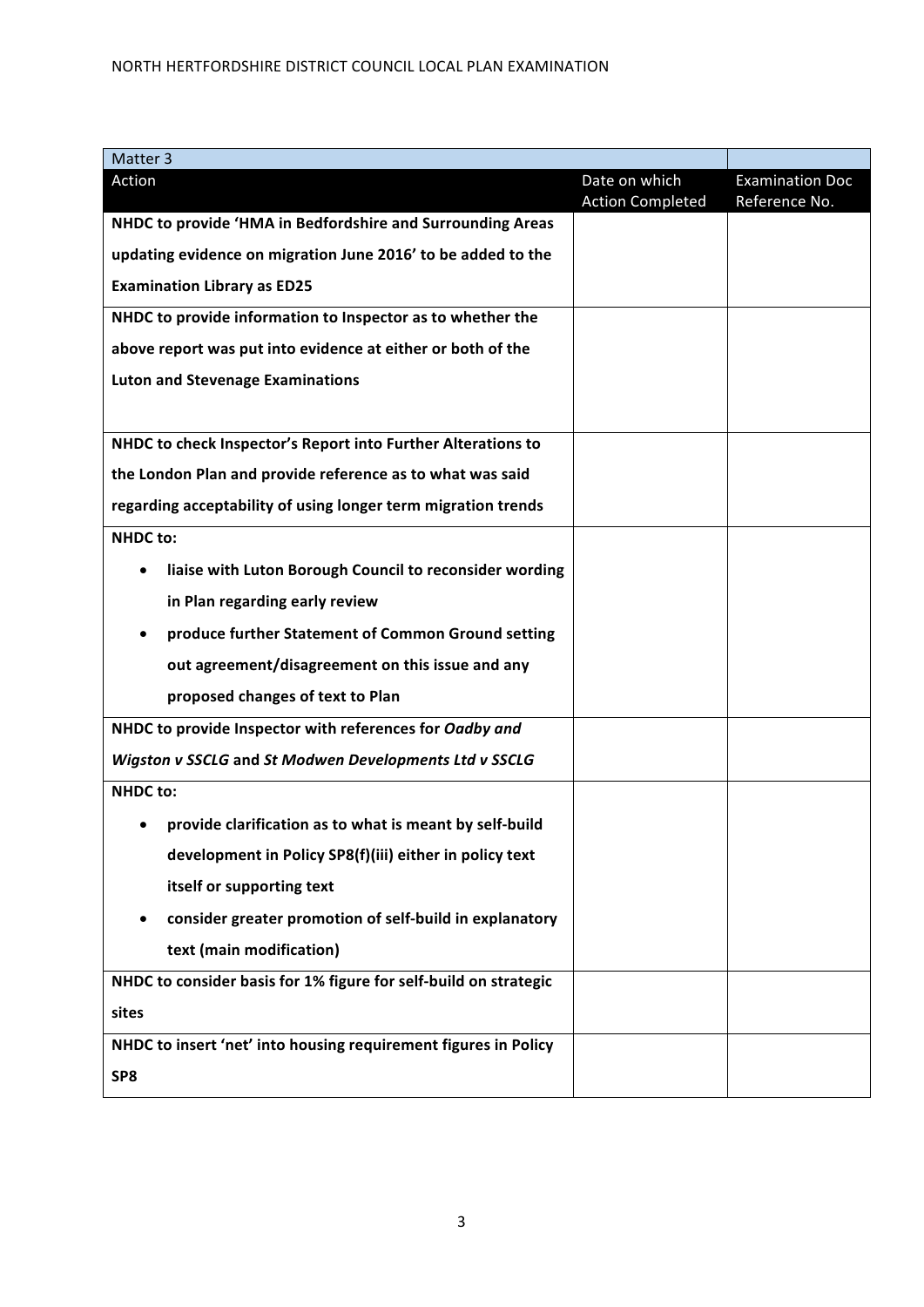| Matter 4                                                            |                                          |                                         |
|---------------------------------------------------------------------|------------------------------------------|-----------------------------------------|
| Action                                                              | Date on which<br><b>Action Completed</b> | <b>Examination Doc</b><br>Reference No. |
| <b>NHDC</b> to:                                                     |                                          |                                         |
| propose modification to provide spatial expression of               |                                          |                                         |
| 'broad location' in Letchworth Town Centre on the                   |                                          |                                         |
| policies map                                                        |                                          |                                         |
| liaise with Letchworth Garden City Heritage Foundation              |                                          |                                         |
| and provide greater detail as to LGCHF's intentions with            |                                          |                                         |
| regard to development in the Town Centre                            |                                          |                                         |
| consider amendment to supporting text to Policy SP8 to<br>$\bullet$ |                                          |                                         |
| explain the identification of 50 dwellings in the Town              |                                          |                                         |
| Centre as a 'broad location'                                        |                                          |                                         |
| NHDC to provide pack of information to Inspector to assist with     |                                          |                                         |
| site visits. Pack to include OS plans and road intersections to     |                                          |                                         |
| supplement information on the proposals maps                        |                                          |                                         |
| <b>NHDC</b> to:                                                     |                                          |                                         |
| reconsider Policy SP8(e) and supporting text as a main              |                                          |                                         |
| modification, specifically the disentangling of the                 |                                          |                                         |
| safeguarded land from the dwellings to be brought                   |                                          |                                         |
| forward on that land and to bring reference to                      |                                          |                                         |
| safeguarded land into line with paragraph 85 NPPF                   |                                          |                                         |
| update ED3 to take account of consequential                         |                                          |                                         |
| amendments to supply figures                                        |                                          |                                         |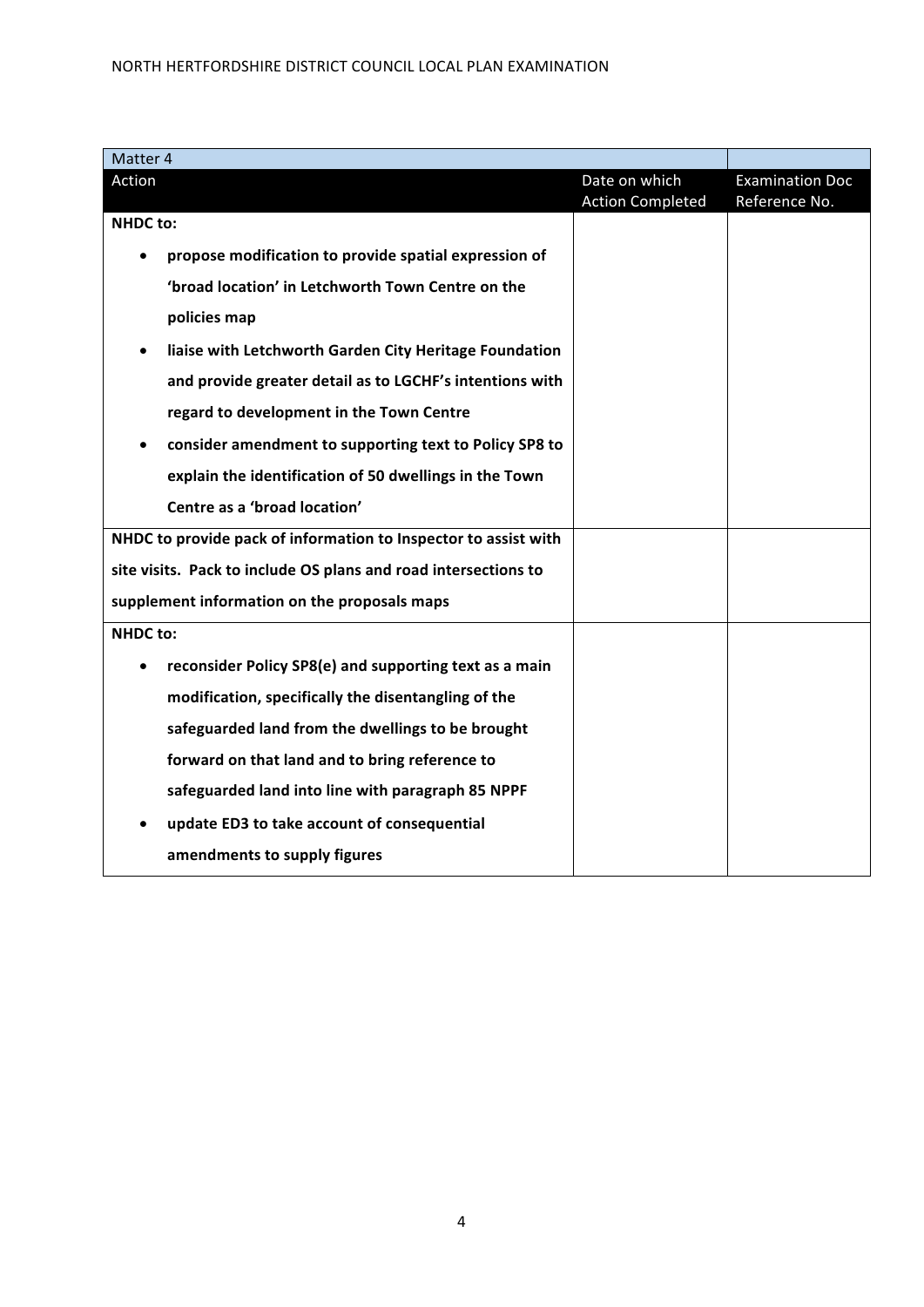| Matter 4                                                            |                                          |                                         |
|---------------------------------------------------------------------|------------------------------------------|-----------------------------------------|
| Action                                                              | Date on which<br><b>Action Completed</b> | <b>Examination Doc</b><br>Reference No. |
| <b>NHDC</b> to:                                                     |                                          |                                         |
| provide paper justifying small windfall sites including             |                                          |                                         |
| providing compelling evidence for the first five years              |                                          |                                         |
| consider evidence in relation to historic completions on            |                                          |                                         |
| small windfall sites and specifically the extent to which           |                                          |                                         |
| those completions involved development on residential               |                                          |                                         |
| gardens                                                             |                                          |                                         |
| provide view on definition of windfall sites and                    |                                          |                                         |
| previously developed land (including reference to                   |                                          |                                         |
| <b>Dartford BC in the Court of Appeal)</b>                          |                                          |                                         |
| suggest any consequential amendments to small site                  |                                          |                                         |
| windfall allowances                                                 |                                          |                                         |
| NHDC to provide paper justifying large site windfall allowances     |                                          |                                         |
| including compelling evidence for the first five years              |                                          |                                         |
| NHDC to provide short written note regarding its position in        |                                          |                                         |
| respect of the buffer and the flexibility of the Plan following the |                                          |                                         |
| hearing sessions                                                    |                                          |                                         |
| NHDC to provide calculation as to how 20% figure has been           |                                          |                                         |
| arrived at in Policy SP8(d) re. previously developed land           |                                          |                                         |
| NHDC to provide tables setting out position if:                     |                                          |                                         |
| Sedgefield is applied with no stepped approach<br>$\bullet$         |                                          |                                         |
| Liverpool is applied with no stepped approach                       |                                          |                                         |
| Sedgefield is applied with stepped approach                         |                                          |                                         |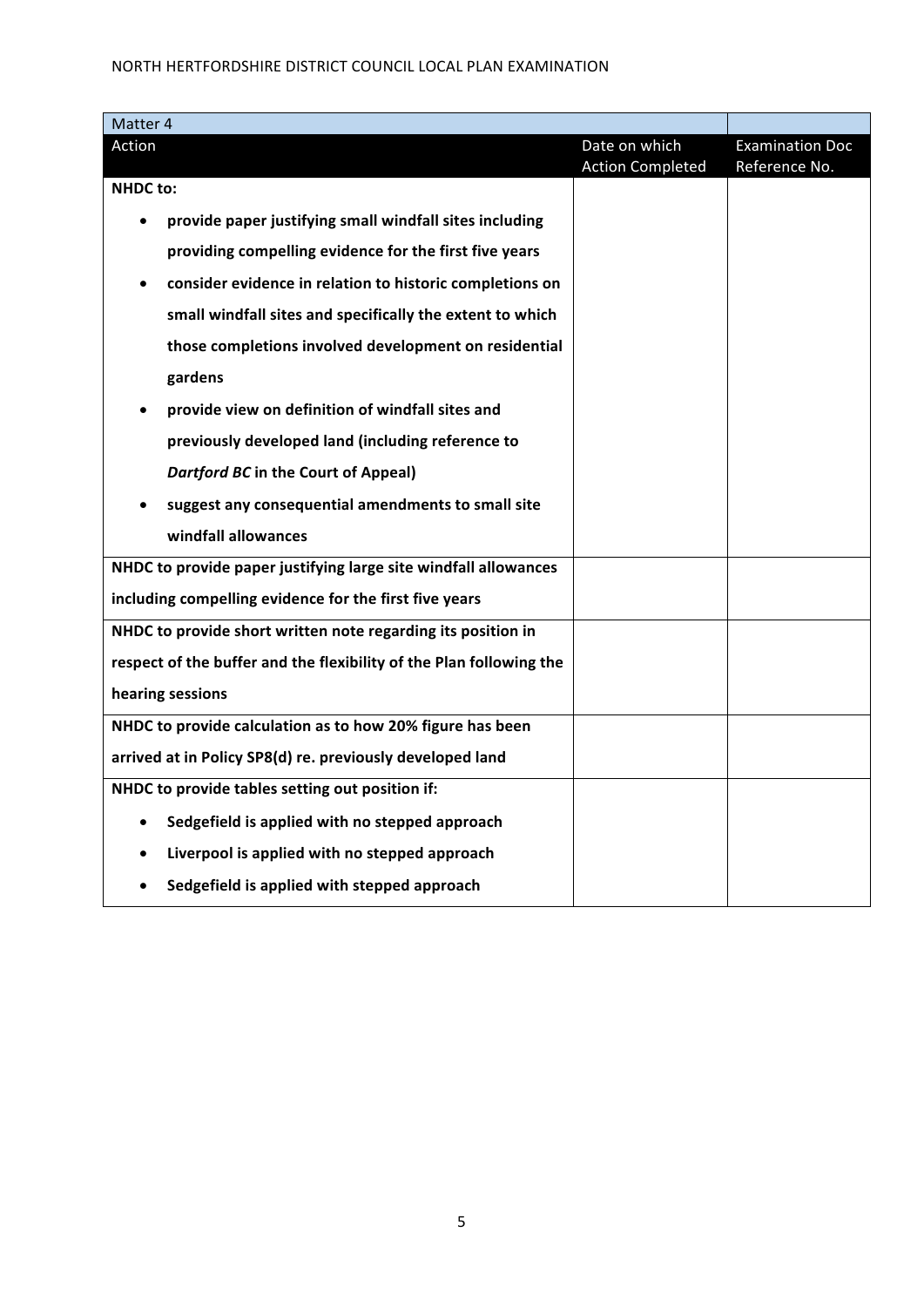| Matter 4                                                        |                                          |                                         |
|-----------------------------------------------------------------|------------------------------------------|-----------------------------------------|
| Action                                                          | Date on which<br><b>Action Completed</b> | <b>Examination Doc</b><br>Reference No. |
| NHDC to put forward policy with accompanying table that         |                                          |                                         |
| explains parameters relied on to calculate five year supply and |                                          |                                         |
| clearly expresses:                                              |                                          |                                         |
| <b>OAN</b>                                                      |                                          |                                         |
| housing requirement                                             |                                          |                                         |
| how shortfall in delivery since 2011 will be addressed<br>٠     |                                          |                                         |
| (Liverpool)                                                     |                                          |                                         |
| the stepped delivery approach                                   |                                          |                                         |
| the application of the 20% buffer<br>٠                          |                                          |                                         |
| The sources of housing land supply in five year supply          |                                          |                                         |
| including windfall sites                                        |                                          |                                         |